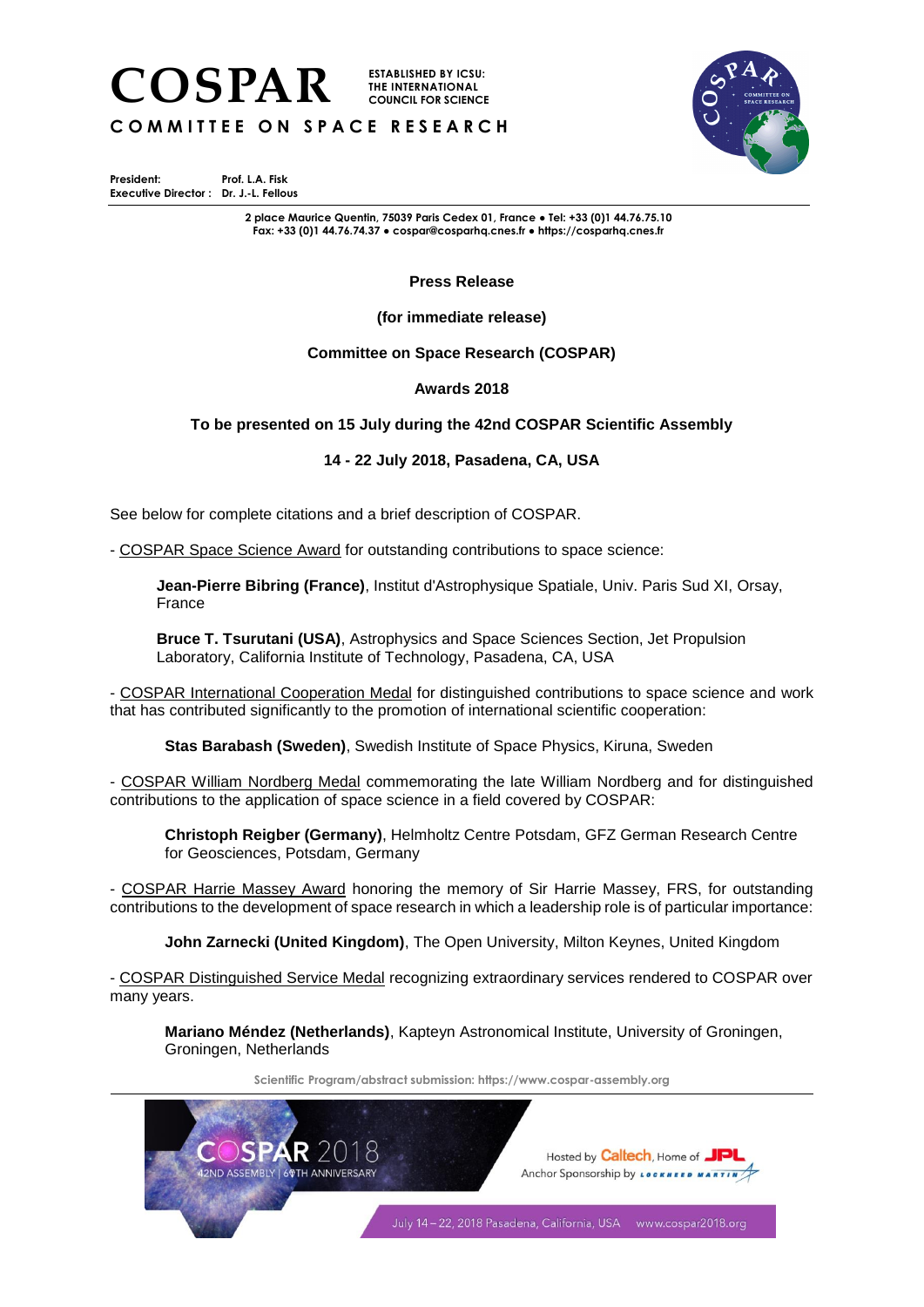- Vikram Sarabhai Medal (a joint award of COSPAR and the Indian Space Research Organization) honoring Vikram Sarabhai, one of the architects of modern India, for outstanding contributions to space research in developing countries:

**Qiugang Zong (China)**, School of Earth and Space Science, Institute of Space Physics and Applied Technology, Center for Space Science Exploration, Peking University, Beijing, China

- Jeoujang Jaw Award (a joint award of COSPAR and the Chinese Academy of Sciences) recognizing scientists who have made distinguished pioneering contributions to promoting space research, establishing new space science research branches and founding new exploration programs:

**Sergey Krikalev (Russia)**, Roscosmos State Corporation for Space Activities, Moscow, Russia

- Yakov B. Zeldovich Medals (a joint award of COSPAR and the Russian Academy of Sciences) conferred on young scientists for excellence and achievements, honoring the distinguished astrophysicist Yakov B. Zeldovich. One medal is awarded for each COSPAR Scientific Commission:

*- COSPAR Scientific Commission A*

#### **Benjamin Hamlington (USA)**

Ocean, Earth, and Atmospheric Sciences Department, Old Dominion University, Norfolk, Virginia, USA

for major contributions to deciphering the natural and anthropogenic components of global sealevel rise.

*- COSPAR Scientific Commission B*

#### **Shunichi Kamata (Japan)**

Creative Research Institution, Hokkaido University, Sapporo, Japan

for profound insights in the field of interior structure and thermal state of the Moon and icy satellites, as well as for his broad involvement in space research of the Solar System

*- COSPAR Scientific Commission C*

#### **Loren C. Chang (Taiwan, China/USA)**

Institute of Space Science, National Central University, Taiwan, China

for major contributions to studies on vertical coupling of the atmosphere and the ionosphere by modeling and observations

*- COSPAR Scientific Commission D*

#### **Remya Bhanu (India)**

Indian Institute of Geomagnetism, Mumbai, India

for major contributions to generation of mirror mode and electromagnetic ion cyclotron waves in the magnetosphere and understanding of radiation belt dynamics

*- COSPAR Scientific Commission E*

### **Volodymyr Savchenko (Switzerland/Ukraine)**

ISDC, Department of Astronomy, University of Geneva, Switzerland

for his outstanding contribution to the discovery of the association between the short gammaray burst and the coalescing binary neutron stars, as astonishingly shown by GW170817

*- COSPAR Scientific Commission F*

#### **Amir Alexander Bahadori (USA)**

Dept. of Mechanical and Nuclear Engineering, Kansas State University, USA

for his important contributions to the development of a radiation monitoring system based on the Timepix read-out chip technology for future crewed missions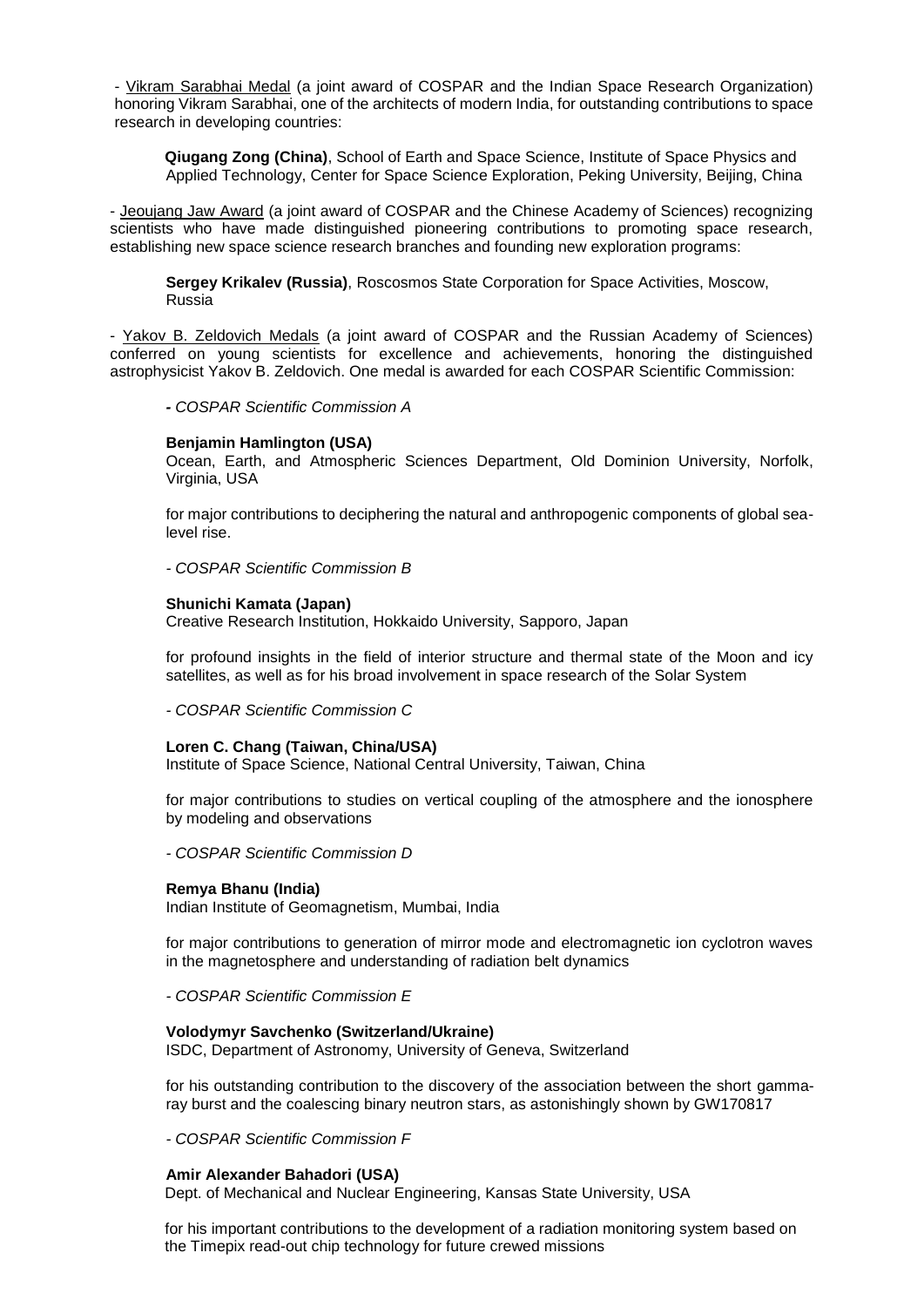*- COSPAR Scientific Commission G*

# **Taishi Yano (Japan)**

Department of Mechanical Engineering, Yokohama National University, Japan

for his contribution to conducting and processing the microgravity experiments on the thermocapillary convection in the Japanese Experiment Module (Kibo) on board the ISS

*- COSPAR Scientific Commission H*

## **Frederico Francisco (Portugal)**

Centro de Fisica do Porto, Universidade do Porto, Portugal

for his outstanding contribution to the characterisation of the reflective component of the thermal effects on the anomalous acceleration of the Pioneer spacecraft and for its use in modeling nongravitational accelerations on Cassini's gravitational experiment

-----------------------

# **CITATIONS**

## - COSPAR Space Science Award:

# **Jean-Pierre Bibring (France)**

What are the processes that paved the history of terrestrial planets? What has modelled their present uniqueness, primarily that of the Earth? How has life emerged on Earth? Has life emerged elsewhere? Throughout his career, Jean-Pierre Bibring has addressed these questions, building the relevant instruments and placing them on board a variety of space missions primarily aimed at Mars, and unravelling the history of the planet from his pioneering diagnostic measurements. In particular, Jean-Pierre Bibring has developed Spectro imagers operating in the infrared, embarked in a wide series of space missions, Russian, European, American and Japanese. Of prime importance is the OMEGA investigation he still leads, on board the ESA Mars Express mission: for the first time, high-resolution imaging and spectroscopic capabilities were coupled in one instrument, enabling a global coverage at sub kilometre resolution, with the composition in each pixel characterized, both of surface and of atmosphere. One of the key OMEGA discoveries is that of minerals resulting from the aqueous alteration of the surface of Mars, in a sequence going from phyllosilicates (clays) to sulfates, recording the evolution with time of the Mars environment and revealing the role played by water. A critical outcome is the indication that Mars might have harboured "habitable" conditions in its very ancient past, soon after the planet formed. In addition, Jean-Pierre Bibring is one of the two Philae Lead Scientists, responsible for the overall operations and scientific activity, coordinating 10 PI investigations. Landing on a totally unknown object, with very limited means to cope with (and to react to) the actual situation, and yet achieving the pioneering in situ characterization of the most pristine solar system material: Philae undoubtedly constitutes one of the most challenging and seminal space ventures ever undertaken.

Coupling instrumental experience to a conceptual approach, Jean-Pierre Bibring has made major discoveries in planetary and solar system science. In addition, given his strong implication in future asteroid and Mars missions, he has a great potential for future discoveries. He is a worthy recipient of the COSPAR Space Science Award.

## **Bruce T. Tsurutani (USA)**

Dr. Bruce T. Tsurutani has played a leading role in Space Weather research. In the 1980s Tsurutani and colleagues established that there were two primary solar and interplanetary causes of magnetic storms: coronal mass ejections (CMEs) associated with solar flares, and corotating interaction regions (CIRs) caused by high speed streams associated with coronal holes. He discovered that the portion of the storm after the CIR, named a high-intensity long-duration continuous AE activity (HILDCAA) interval, if averaged over 4 days, injects more energy into the magnetosphere than do CMEs. This is due to the southward components of interplanetary Alfven waves. Earlier in the 1970s, Tsurutani and OGO-5 colleagues established that a magnetospheric electromagnetic plasma wave called chorus was associated with substorm-injected anisotropic ~10 to 100 keV electron clouds, experimentally verifying a landmark theory of magnetospheric wave generation by plasma instabilities. In micro-scale plasma physics, Tsurutani with colleagues recently discovered that chorus is coherent, breaking a wellestablished paradigm. Wave coherency calculations indicate that the wave-particle scattering is ~1,000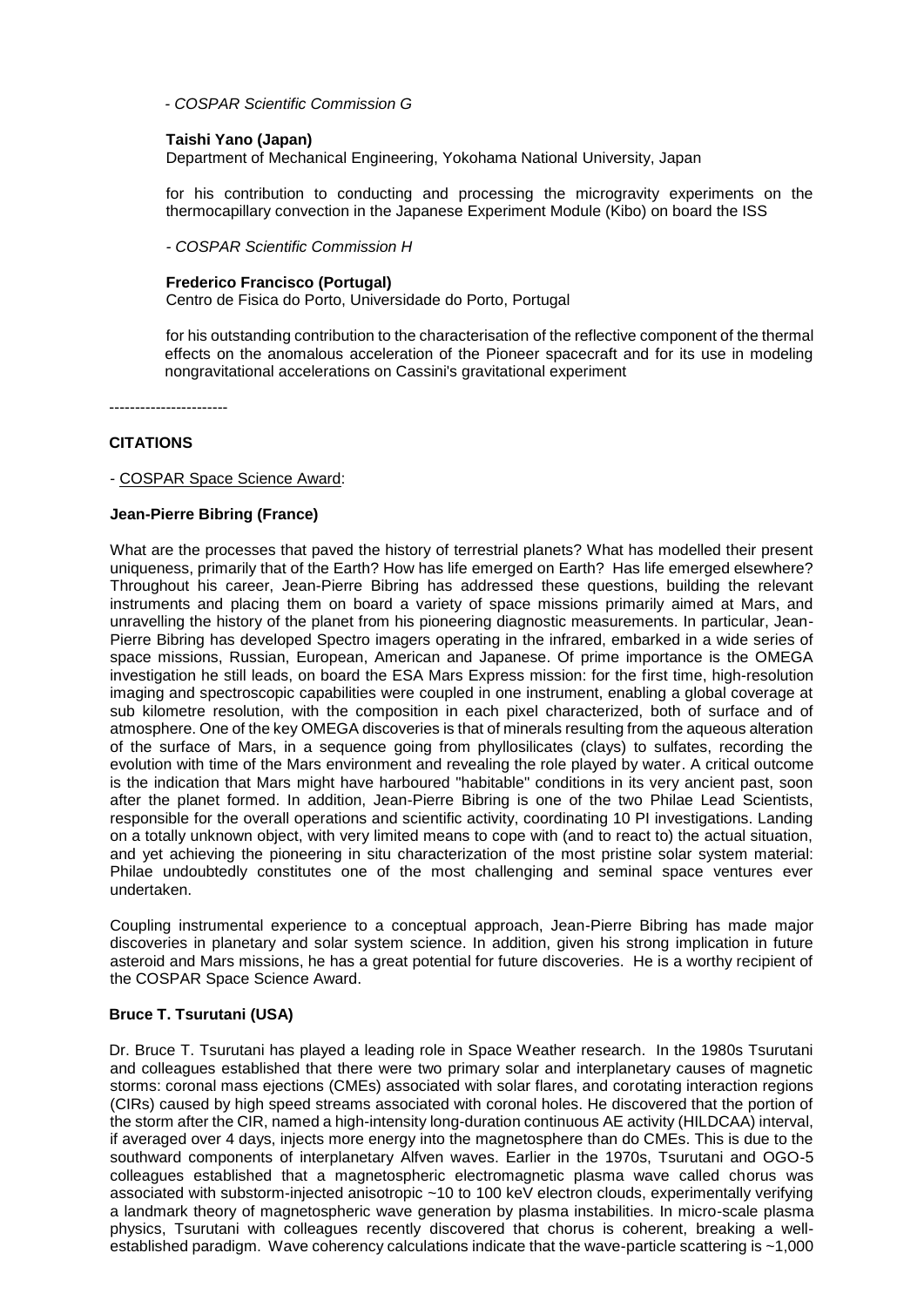times faster than previously imagined. Using ground magnetometer data, Tsurutani and colleagues identified the magnitude and proposed interplanetary cause of the September 1-2, 1859 Carrington magnetic storm, the largest in recorded history. Tsurutani also discovered that during magnetic storms, prompt penetration electric fields (PPEFs) from the solar wind lift up the dayside F region in the equatorial ionosphere by  $E \times B$  convection increasing the total electron content (TEC), causing a "dayside ionospheric superfountain effect". This may have strong consequences for enhanced low-Earth orbiter satellite drag. Tsurutani and colleagues have shown that another magnetospheric wave called electromagnetic ion cyclotron (EMIC) wave can be generated by solar wind pressure pulses, with the waves causing the precipitation of the relativistic electrons. Their energy deposition deep into the atmosphere is speculated to cause atmospheric wind changes. All of these space weather and nonlinear wave accomplishments and more make Dr. Tsurutani a most deserving recipient of the 2018 COSPAR Space Science Award.

- COSPAR International Cooperation Medal:

# **Stas Barabash (Sweden)**

Professor Stas Barabash has been a major contributor to experimental space physics, as evidenced by the number of missions for which he has been or is principal or co-principal investigator for plasma and energetic neutral particle instruments. An example is the Particle Environment Package (PEP) on the next Jupiter mission (JUICE) where the consortium of scientists includes forty-two persons from twenty different institutions in Europe, North America, and Japan. Furthermore, over the course of his career Professor Barabash has had joint projects and collaborated with most major space agencies including ESA, JAXA, NASA, ROSCOSMOS, ISRO, and CNSA. Stas Barabash's extensive experience of successful cooperation with a large number of well-established experimental space physics groups in terms of technical development as well as in data analysis, involving among others a large number of students, makes him a worthy recipient of COSPAR's International Cooperation Medal.

## - COSPAR William Nordberg Medal:

# **Christoph Reigber (Germany)**

The era of space geodesy is characterized by several individuals of either great scientific or technical potential, of visionary foresight for necessary new developments, or of unique leadership capabilities for the execution or coordination of scientific projects or large programs. One of the individuals from the early space geodetic science scene who possesses a good portion of all those three qualities is, without question, Christoph Reigber. The major scientific contributions of Christoph Reigber have been in furthering the detailed and accurate modeling of the Earth`s gravity field and its time variability, by pushing forward new methodologies, the precise MW tracking of various remote sensing missions and the realization of a new class of active LEO satellites for monitoring the geopotential fields. As a byproduct he helped to deliver high quality temperature distributions in the lower atmosphere for climate studies.

Christoph Reigber was involved in several important satellite missions. He was e.g. Co-Principal Investigator for the development of the PRARE (Precise Range and Range-rate positioning system) and Project manager for the PRARE flights on METEOR and ERS-2. He initiated the German geopotential mission CHAMP (Challenging Mini-satellite Payload) and was leading the CHAMP Mission Phases A to C/D until launch in 2000. Afterwards he acted as project director for the CHAMP Mission Exploitation Phase (till 2005). From 1997 to 2007 Christoph Reigber was the Co-Principal investigator of the US-German twin satellite mission GRACE (Gravity Recovery and Climate Experiment) and coordinated the European GRACE science team. These highly successful satellite-to-satellite tracking missions opened the door for a new space geodetic technique, namely the monitoring of mass motions in the geosphere from space. During the last decades Christoph Reigber also chaired a considerable number of panels, committees and international services with emphasis on satellite geodesy and geodynamics, among them the joint IAG/COSPAR commission CSTG. His distinguished contributions to the application of space science make Professor Reigber a well-deserving recipient of the 2018 Nordberg Medal.

## - COSPAR Massey Award:

# **John Zarnecki (United Kingdom)**

Professor Zarnecki has been involved in space research for over 30 years. He has been part of the instrument teams – often as Principal Investigator – for many groundbreaking, novel instruments, as well as the associated analysis and interpretation of the resulting data. Professor Zarnecki is part of the team responsible for the Huygens lander that touched down on Titan, Saturn's largest moon. At a distance of 1.5 billion kilometres from Earth, Huygens holds the world record for a long-distance landing,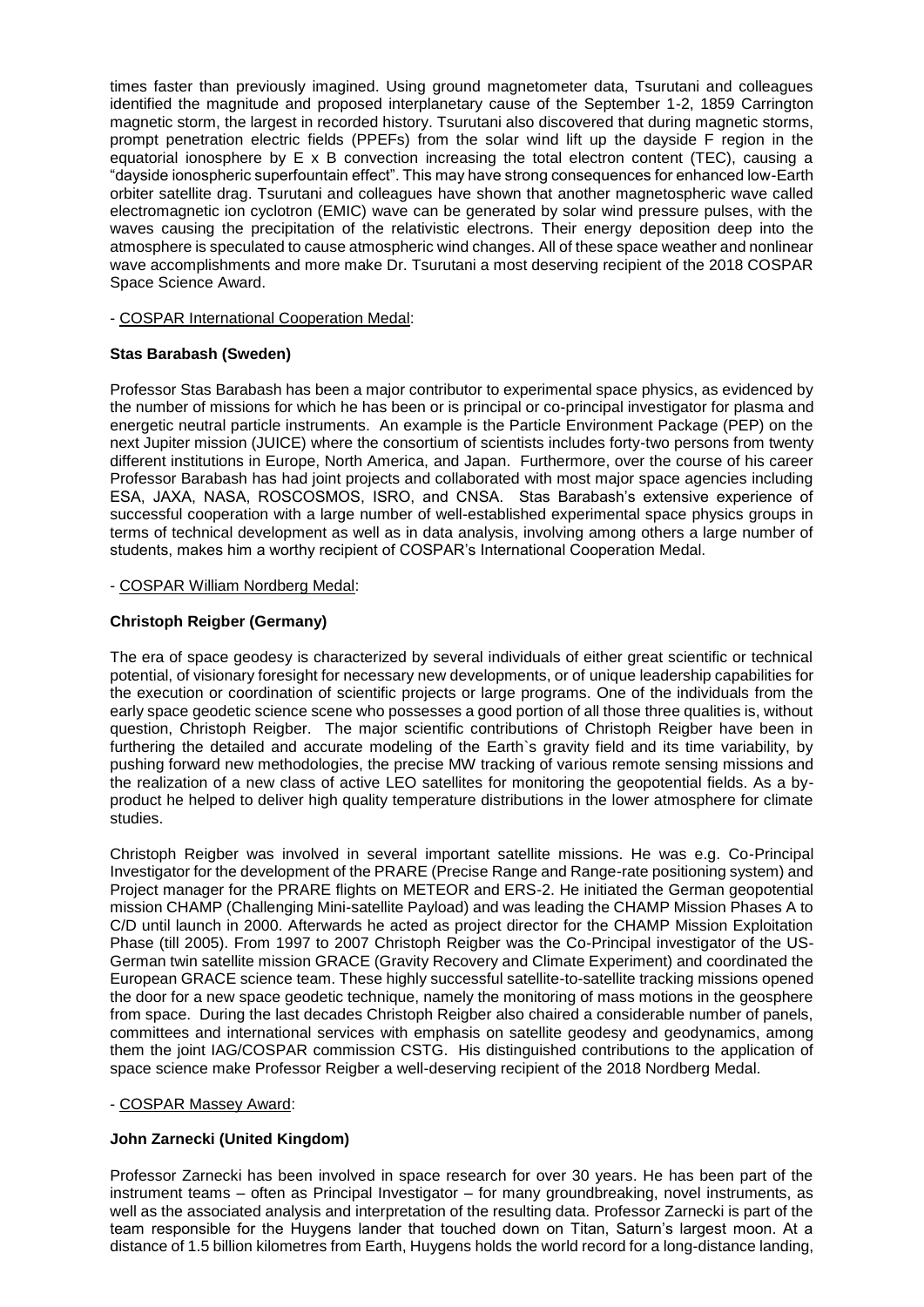and Professor Zarnecki's penetrometer was the first instrument to take readings on Titan's surface. Typical of his ability to communicate with the general public, Professor Zarnecki quipped that this surface was like "crème brulée". At the start of his career, Professor Zarnecki's focus was on X-ray astronomy, establishing that supernova remnants were an important source of cosmic X-rays. His work at British Aerospace led to the production of the Faint Object Camera, Europe's contribution to the Hubble Space Telescope that became the longest-serving camera in space in 2002. He led the Dust Impact Detection System team for the Giotto encounter with Comet Halley and later with Comet Grigg-Skjellerup. Professor Zarnecki's instrumental developments are now being used for the European Space Agency's ExoMars programme. Professor Zarnecki has given long and distinguished service both to the European and – more recently – to the UK Space Agencies. Professor Zarnecki served as part of ESA's Senior Review Committee, charged with selecting the scientific themes that would form the basis for the L2 and L3 launches in 2028 and 2034, respectively. He has chaired the Solar System Exploration Working Group, a tribute to his wide ranging interests in the science of our Solar System. He is now Chair of ESA's SSAC (Space Science Advisory Committee), ESA's top Science Advisory Committee.

John Zarnecki has over many years been a mover, shaker and innovator in Space Science, and is a worthy recipient of the Massey Medal.

## - COSPAR Distinguished Service Medal:

## **Mariano Méndez (Netherlands)**

The COSPAR capacity building workshops have developed over the past eight years under the leadership of Professor Mariano Mendez into one of the flagship activities of COSPAR. Professor Mendez has chaired the Panel on Capacity Building since July 2010, after having served as vice-chair in charge of astrophysics from 2006 to 2010. The panel, created in 2001 by Professor Peter Wilmore, has organised 37 capacity building workshops in Africa, Asia, Latin America, and Eastern Europe. Professor Mendez taught in the first of these workshops in 2001 in Brazil. Since then he has lectured in about a dozen and, more importantly, has significantly expanded the activities of the Panel. Approximately 1500 students from more than 50 countries have attended the workshops, 27 of which have been organized since 2010 and at a present rate of about three workshops per year. Initially, the workshops covered almost exclusively topics in astrophysics from space. Under Professor Mendez the workshops have expanded to topics of Earth surface and Earth atmosphere, Earth ionosphere, small solar-system bodies, space weather, solar physics, crystallography from space, and small satellites, covering all areas of science addressed by COSPAR.

During the period in question, the associated Fellowship Program has also developed greatly, offering, in the past ten years, the opportunity to about 50 students who participated in one of the capacity building workshops the possibility of carrying out six week visits to institutes in developed countries to complete the research project initiated during a workshop. In addition to his important role in the capacity building program, Professor Mendez also represented COSPAR on the IAU Commission for Education in Astronomy and at IAU Schools for Young Astronomers, has contributed to the scientific program of COSPAR Commission E, and served as Associate Editor of Space Research Today, COSPAR's information bulletin, all in addition to a very productive research career.

Professor Mariano Mendez is a worthy recipient of the Distinguished Service Medal which recognizes his extraordinary services rendered to COSPAR over many years.

#### - COSPAR/ISRO Vikram Sarabhai Medal:

## **Qiugang Zong (China)**

Dr. Qiugang ZONG is an internationally recognized expert in the Chinese Double Star Program and ESA Cluster Project, both aimed at the study of Earth's magnetosphere using multiple spacecraft. He is well-known on the national and international stage as a leader in the study of wave – particle interaction in the Earth's inner magnetosphere, as well as the dynamics of the magnetospheric cusp, magnetic reconnection structures and the magnetospheric response to solar wind discontinuities.

Dr. Zong has made important contributions to the understanding of how the large relativistic electron fluxes appear in near Earth space and how they evolve. These relativistic electrons are known as 'killer' electrons as they are the prime threat to spacecraft. Using the Cluster and Double star data, Dr. Zong has found that when interplanetary shocks interact with Earth's magnetosphere, killer electrons are accelerated primarily by poloidal mode ultra-low frequency (ULF) waves.

Dr. Zong has obtained the "Outstanding Scientist Award" from the European Space Agency, 2010; European Space Agency Special Cluster Award, 2005; NASA – Cluster Science Team, Group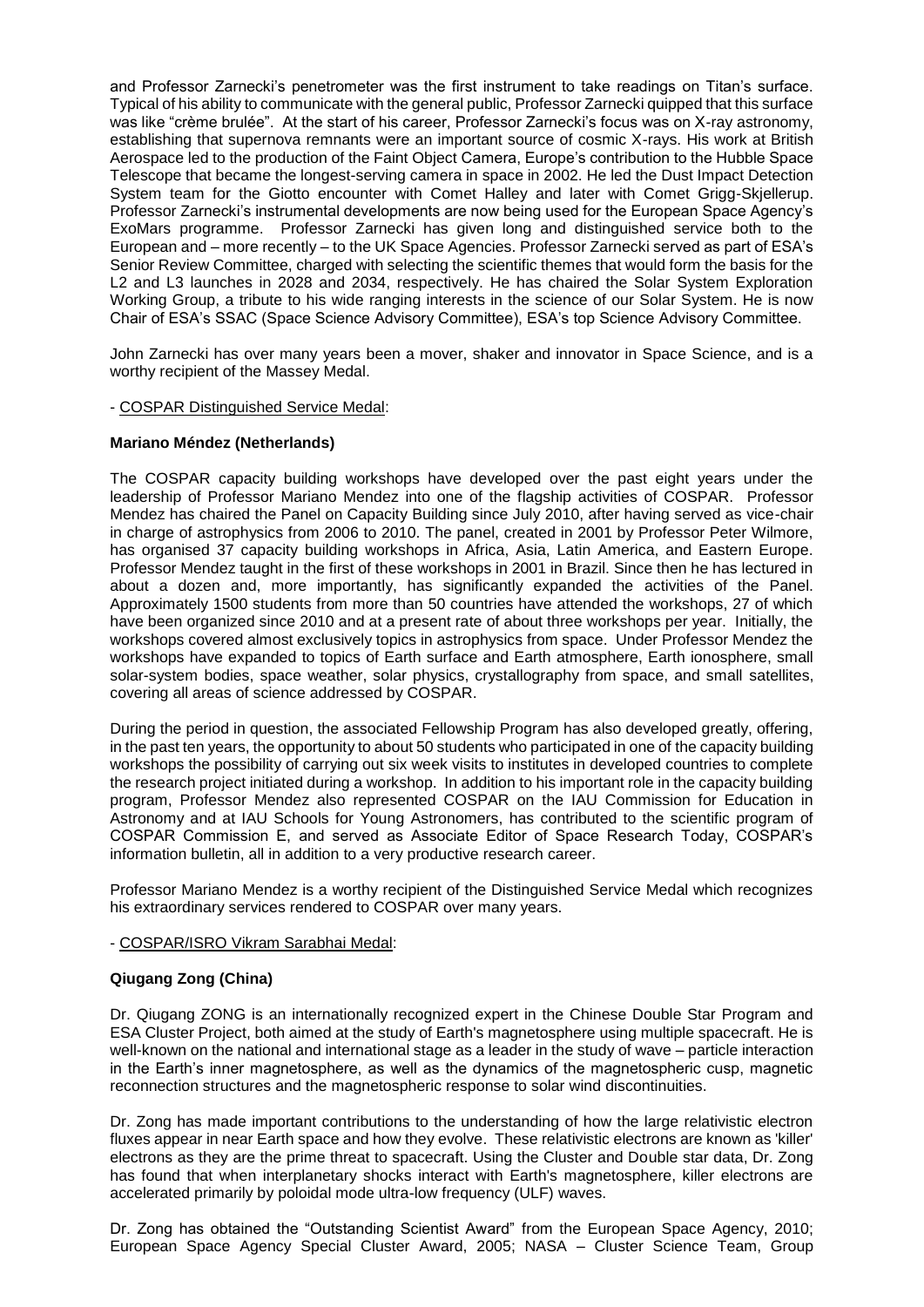Achievement Award, 2004; Chinese National Awards for the Promotion of Advanced Science and Technology, 2001.

Dr. Zong has authored or co-authored 185 peer refereed papers. COSPAR and the Indian Space Research Organisation are truly honoured to award the COSPAR - Vikram SARABHAI Medal 2018 to Dr. Qiugang ZONG of China for his outstanding contributions to the understanding of space physics.

#### - COSPAR/CAS Jeoujang Jaw Award:

### **Sergey Krikalev (Russia)**

Sergey Krikalev is a cosmonaut, now the Executive Director of human spaceflight programs of the State Space Corporation, Russia. He is a truly legendary man, having spent 803 days in space, including eight EVA's. As a Hero of the Soviet Union and Russia, Krikalev has won many awards, both at home and abroad, for his long space flights aboard the MIR space station, the International Space Station, and Space Shuttle missions as well.

During his space flights Krikalev was actively involved in space science experiments, such as ultraviolet observations of stars of early spectral class, the PKE-Nefedov experiment on plasma crystals forming spontaneously under microgravity conditions, and identification of circular superficial wave systems. Furthermore, based on his unique experience in space flight, Krikalev reformed the management of human space flight training programs in Russia, introduced open competition in the selection of cosmonaut candidates, and committed to the training of new cosmonauts.

For his distinguished contributions to human activities in space research, COSPAR and the Chinese Academy of Sciences are honored to present the Jeoujang Jaw award to Mr. Krikalev.

-----------------------

# **COSPAR TODAY**

The Committee on Space Research (COSPAR) has both National Scientific Institutions and International Scientific Unions as members. Moreover, approximately 10000 scientists actively engaged in space research are COSPAR Associates. Companies and organizations interested in supporting COSPAR activities may also become Associated Supporters of the Committee.

COSPAR acts mainly as an entity which:

• is responsible for organizing biennial Scientific Assemblies with strong contributions from most countries engaged in space research. These meetings allow the presentation of the latest scientific results, the exchange of knowledge and also the discussion of space research problems. Over several decades providing this service has brought recognition to the COSPAR Scientific Assembly as the premier forum for presenting the most important results in space research in all disciplines and as the focal point for truly international space science. In this regard it should be observed that COSPAR has played a central role in the development of new space disciplines such as life sciences or fundamental physics, by facilitating the interaction between scientists in emergent space fields and senior space researchers,

• provides the means for rapid publication of results in its journals *Advances in Space Research (ASR)* and *Life Sciences in Space Research (LSSR)*,

• strives to promote the use of space science for the benefit of all and for its adoption by developing countries and new space-faring nations, in particular through a series of Capacity Building Workshops which teach very practical skills enabling researchers to participate in international space research programs,

• organizes, on a regional scale, scientific exchange and public outreach on specific research topics, in the framework of Symposia and Colloquia,

• advises, as required, the UN and other intergovernmental organizations on space research matters or on the assessment of scientific issues in which space can play a role, for example the Group on Earth Observations (GEO), in which COSPAR is a Participating Organization,

• commissions and prepares comprehensive scientific roadmaps on important topics to allow space agencies and other entities to base decisions affecting their programs and future research on the best available science,

• prepares scientific and technical standards related to space research,

• promotes, on an international level, research in space, much of which has grown into large international collaborative programs in the mainstream of scientific research.